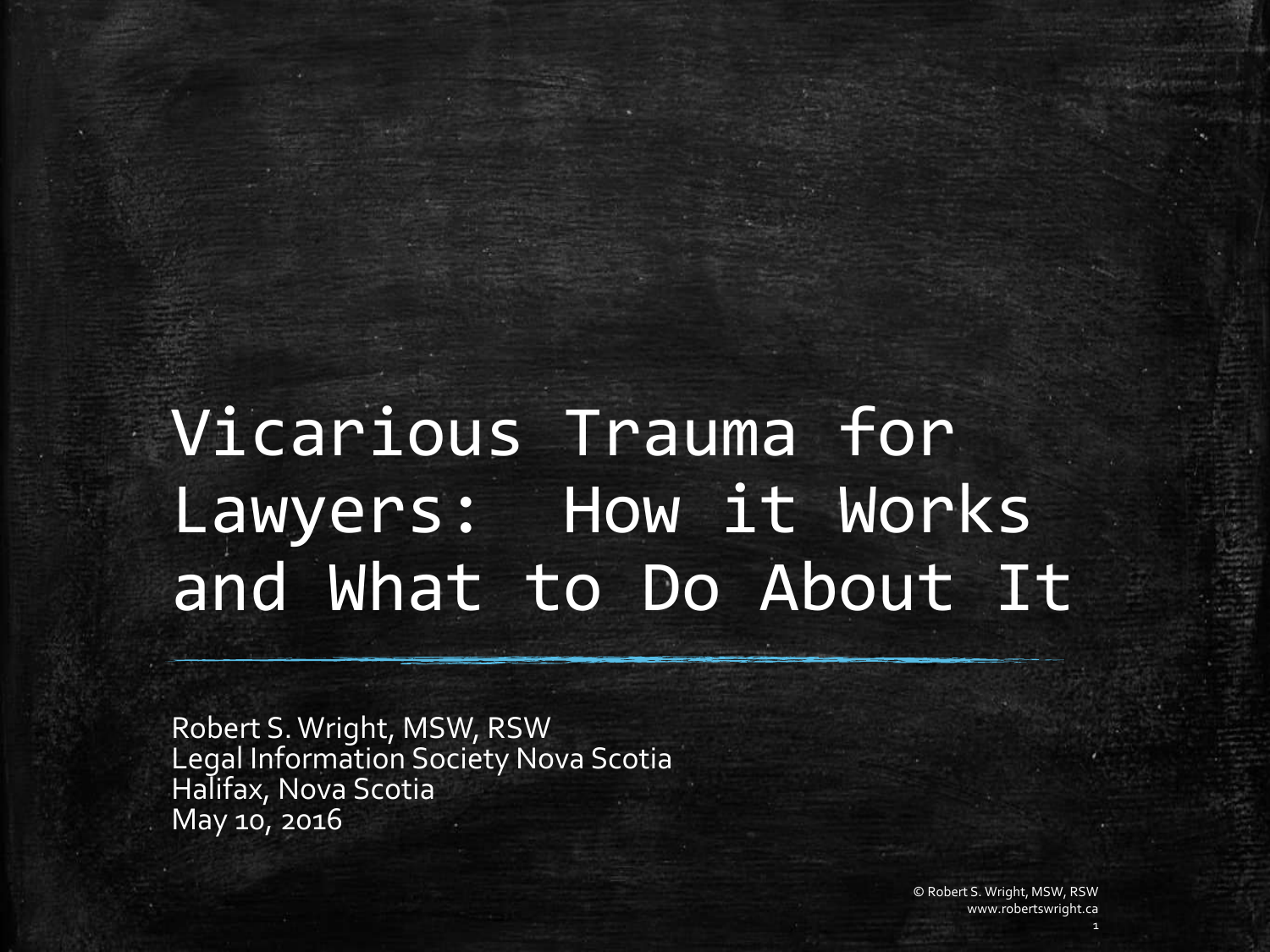# Who is Robert Wright?

- **Social Work Private Practitioner (direct)** practice and forensics)
- Former:
	- Frontline C.W. Worker
	- Race Relations Co-ord. DDSB
	- Mental Health Worker ,WSP
	- Ex. Dir. FCS Cumberland
	- Ex. Dir. Child & Youth Strategy
- Facilitator, ManTalk



2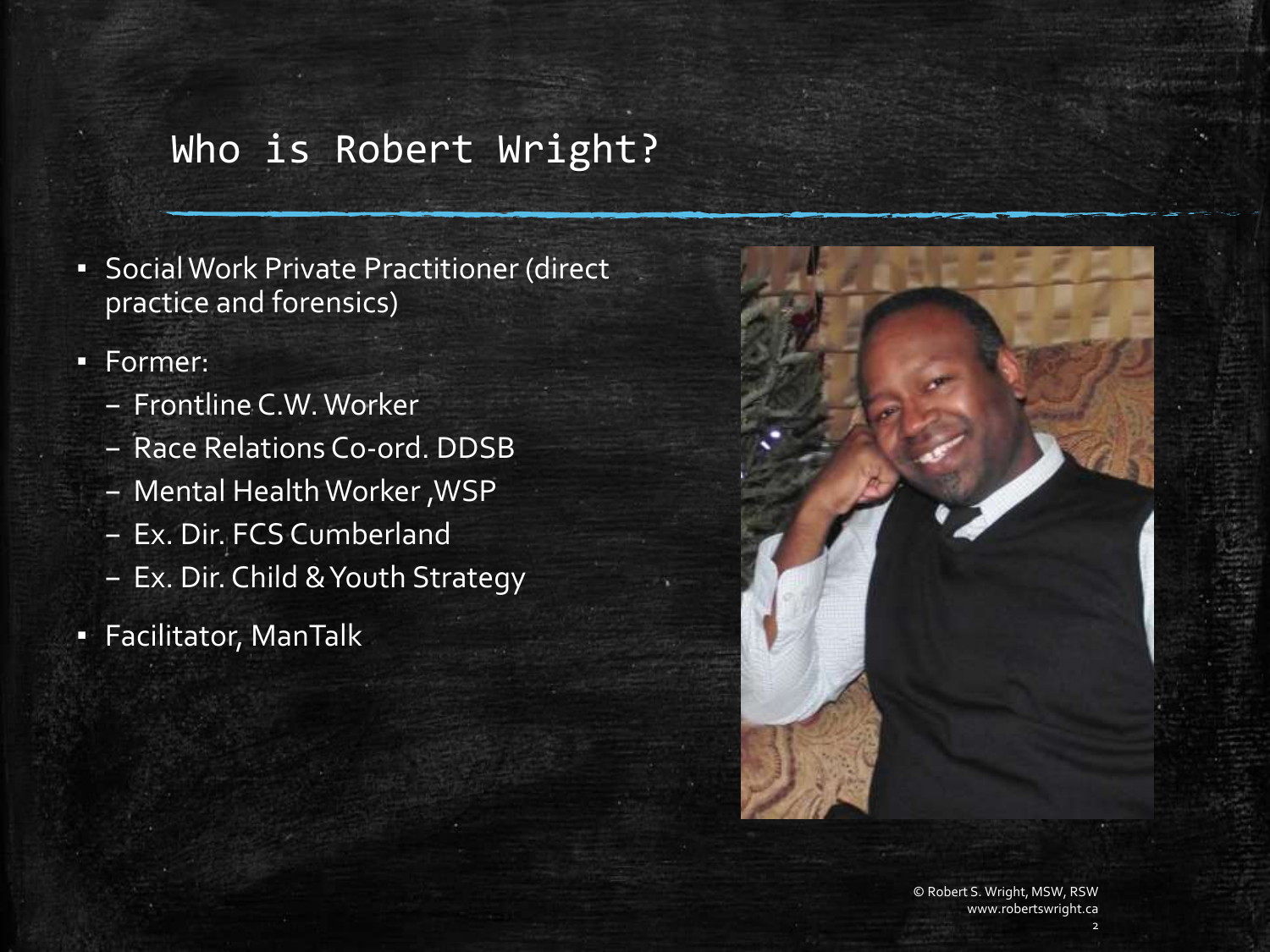#### Trauma – A Definition

- At your table take a few minutes to construct a definition of Trauma
- Once done, share with your table mates the most important question you want to gain an answer for from today.
- When we regroup:
	- Share the definition
	- Share the Question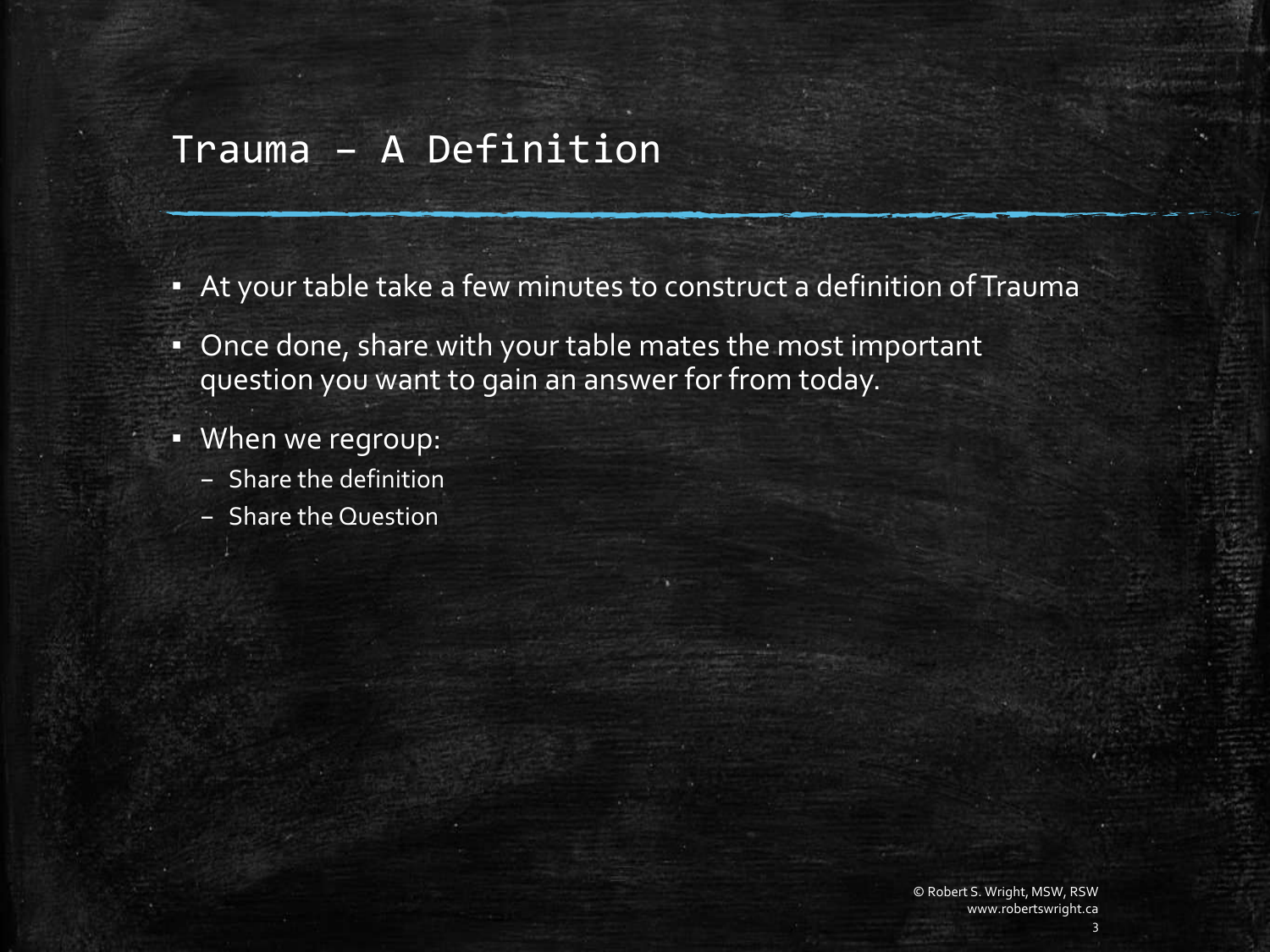### Trauma - A Definition



**Trauma** is an emotional response to a terrible event.

Longer term reactions include unpredictable emotions, flashbacks, strained relationships and even physical symptoms like headaches or nausea.

http://www.cnn.co [m/2009/US/01/15/n](http://www.cnn.com/2009/US/01/15/new.york.plane.crash/index.html) ew.york.plane.cras h/index.html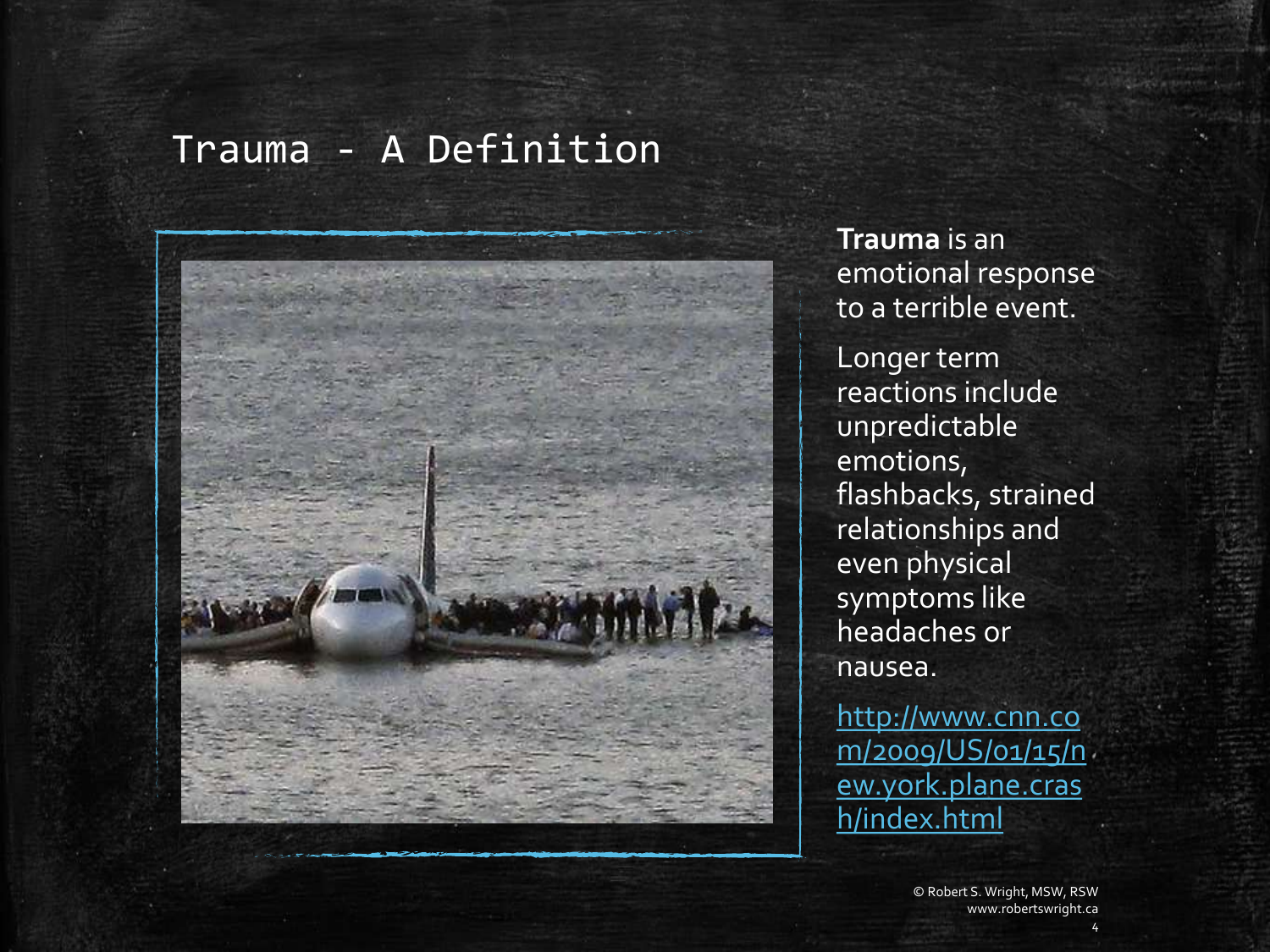#### Vicarious Trauma



**Vicarious Trauma** is the term given to the symptoms experienced by a trauma worker or helper that results from empathic engagement with traumatized clients and their reports of traumatic experiences.

Similar to compassion fatigue, burnout, secondary trauma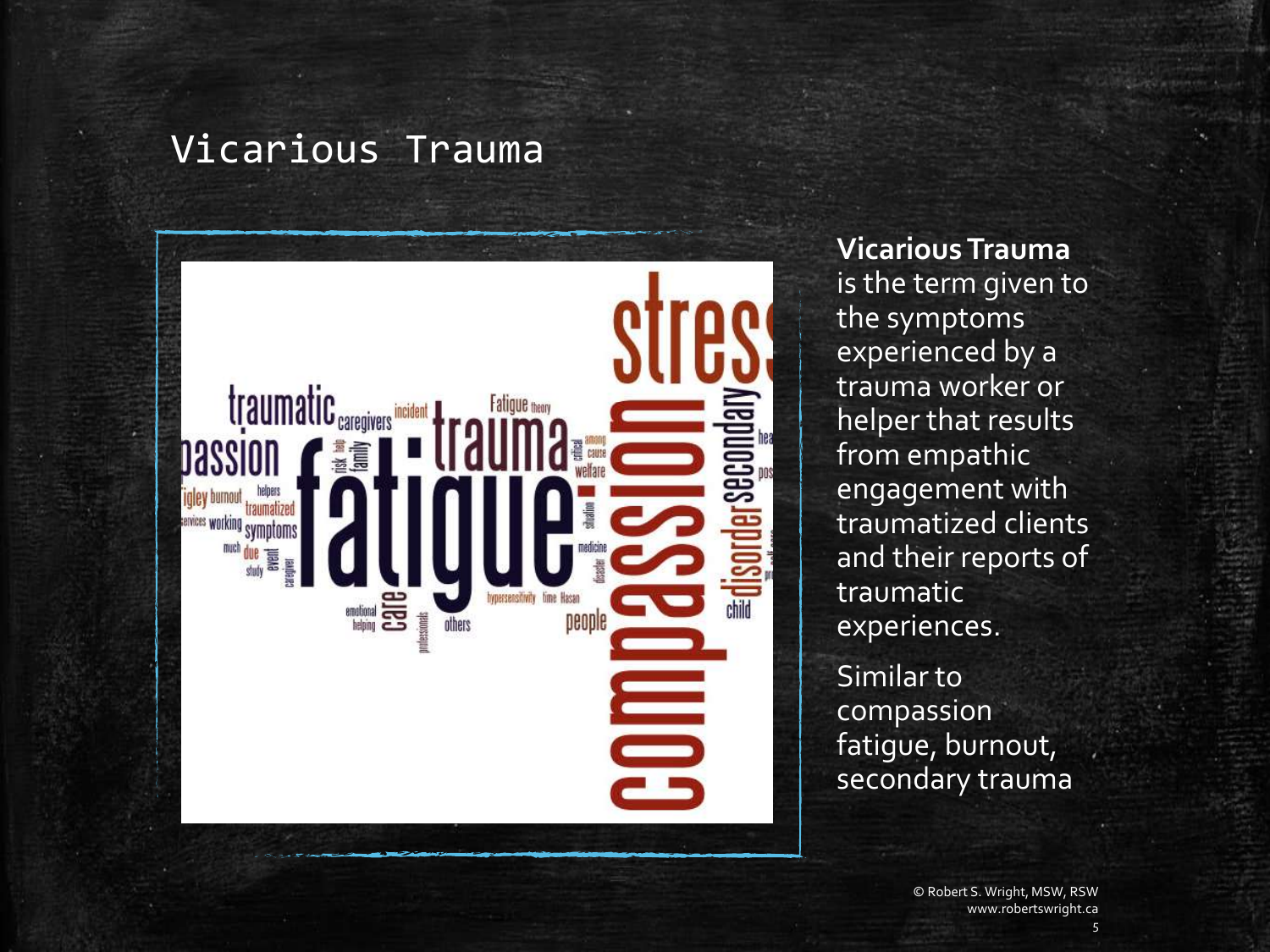# Vicarious Trauma for Lawyers



63% judges reported symptoms, female judges reported more (Jaffe, 2003) Compared to mental health and social service workers, lawyers demonstrated higher levels of VT (Levin & Greisberg, 2003)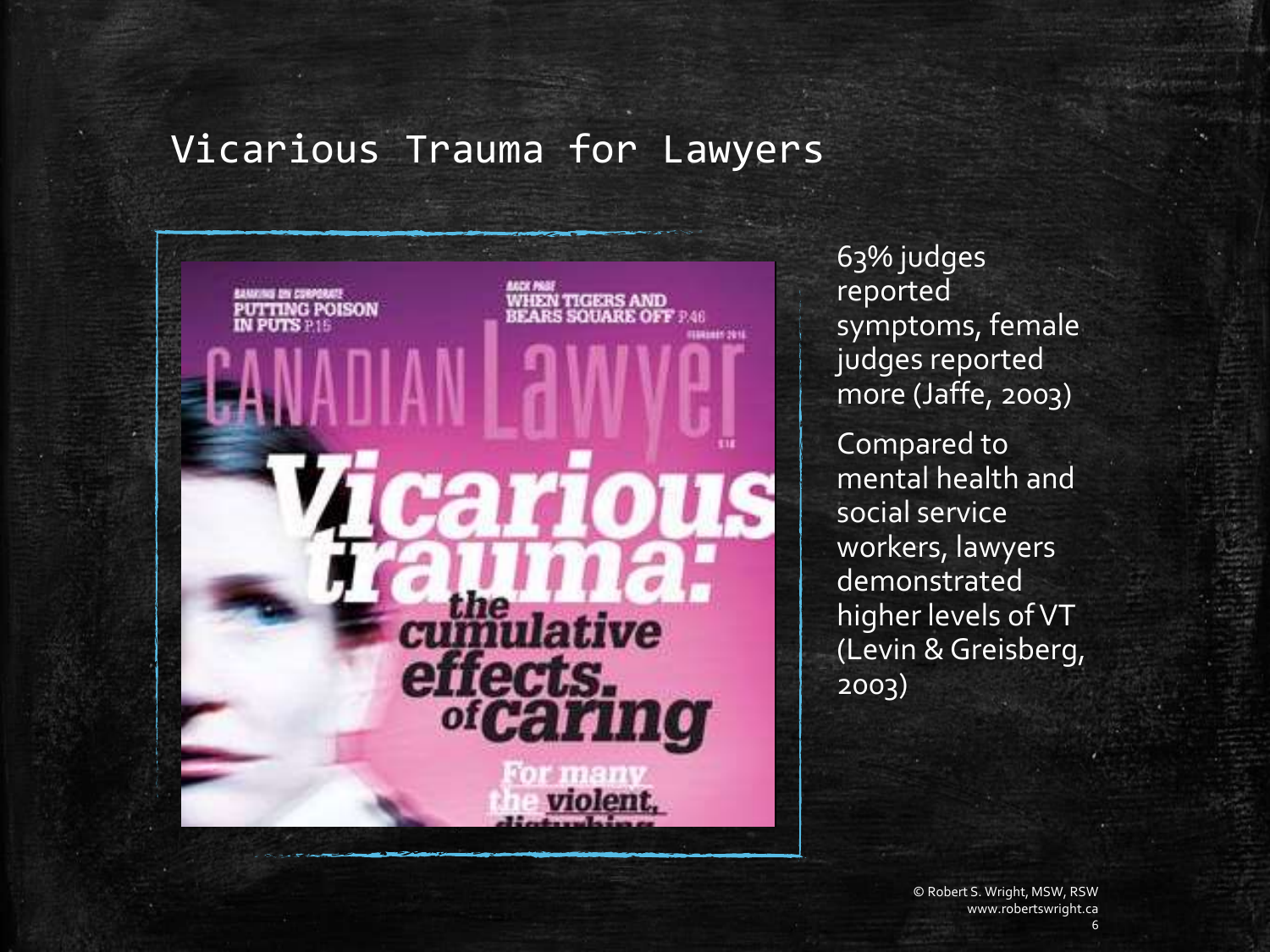#### Trauma Symptoms

- **Re-experiencing**: spontaneous, intrusive memories; recurrent dreams ; flashbacks; prolonged psychological distress.
- **Avoidance**: efforts to avoid thoughts, feelings, activities, places; inability to remember; sense of foreshortened future; emotional numbing.
- **Negative cognitions and mood**: distorted sense of blame; estrangement from others; depression, anxiety
- **Arousal**: aggressive, reckless or self-destructive behavior; sleep disturbances; hypervigilance.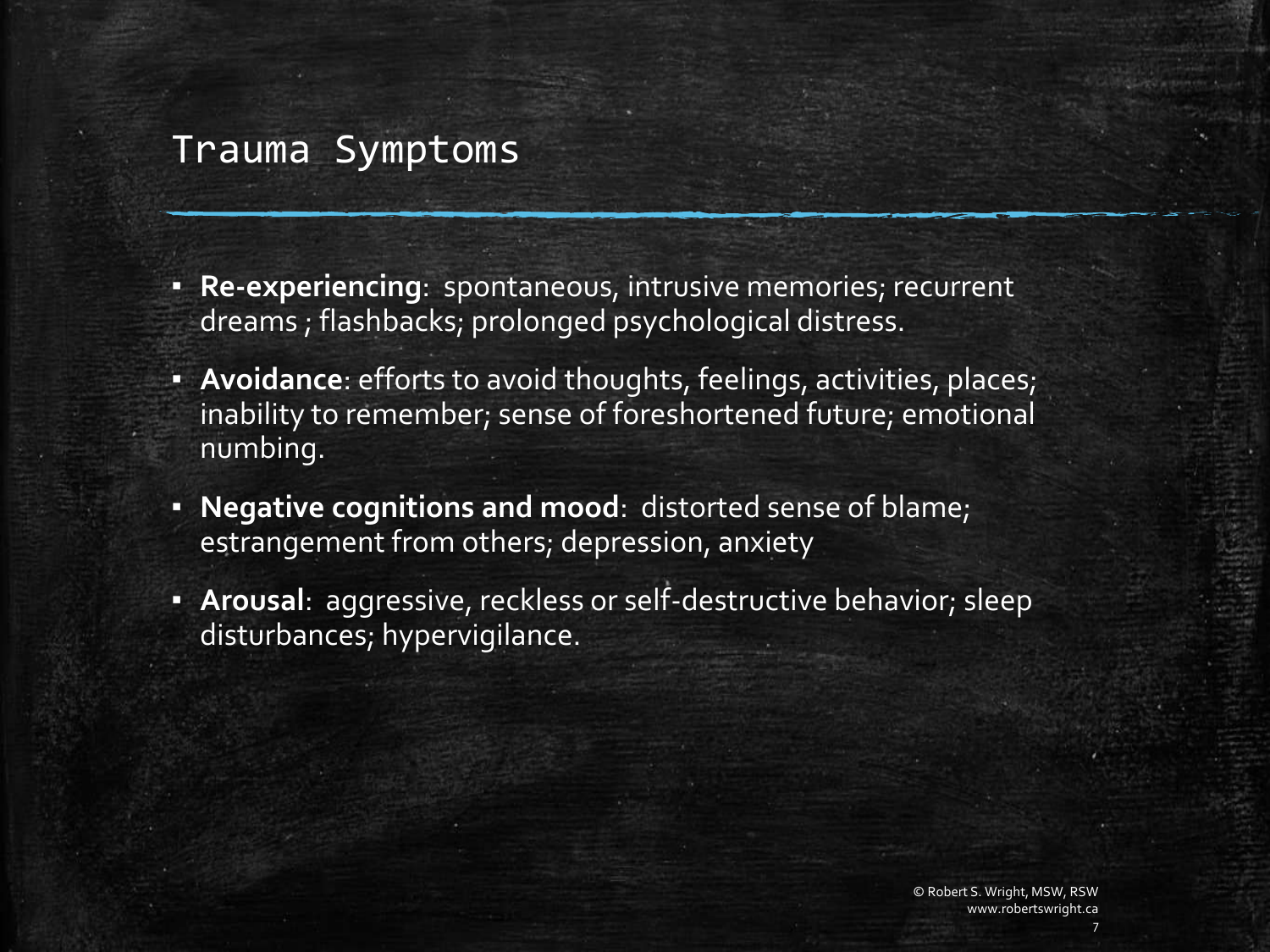# The Psychological Model



That which does not kill me makes me stronger . F. Nietzsche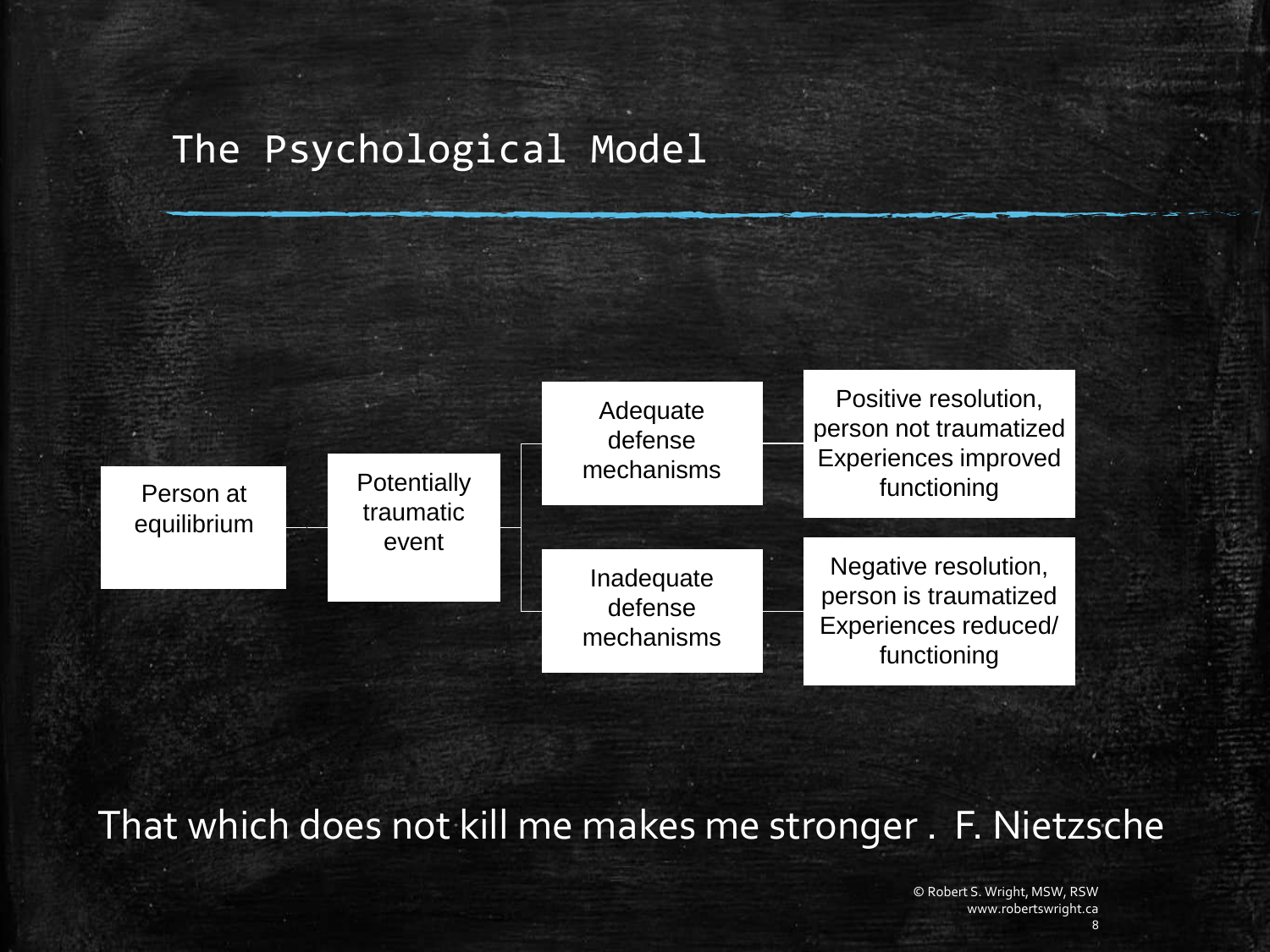# The Psychological Model

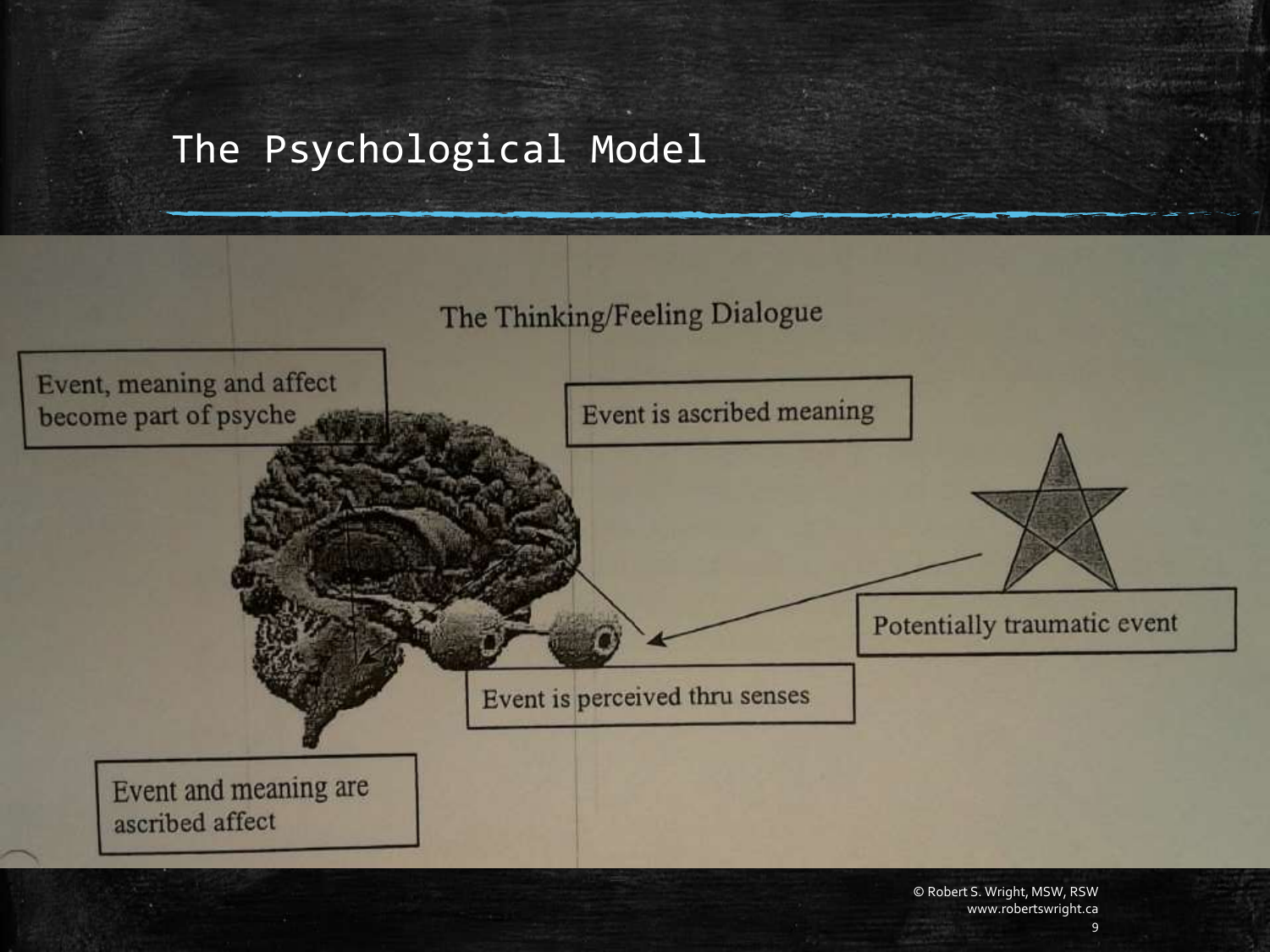# Avoiding and Responding to Trauma

- Personal resilience important; physical, emotional, relational, spiritual health
- Be "present" during event
- Debriefing trauma most effective within 72 hours
- If professional debriefing not available, discussion with colleagues, family or friends is helpful – Confidentiality Critical!!!
- Debriefing: Review sensations, construct thoughts and meaning, explore and clarify feelings
- Explore larger meaning and purpose spirituality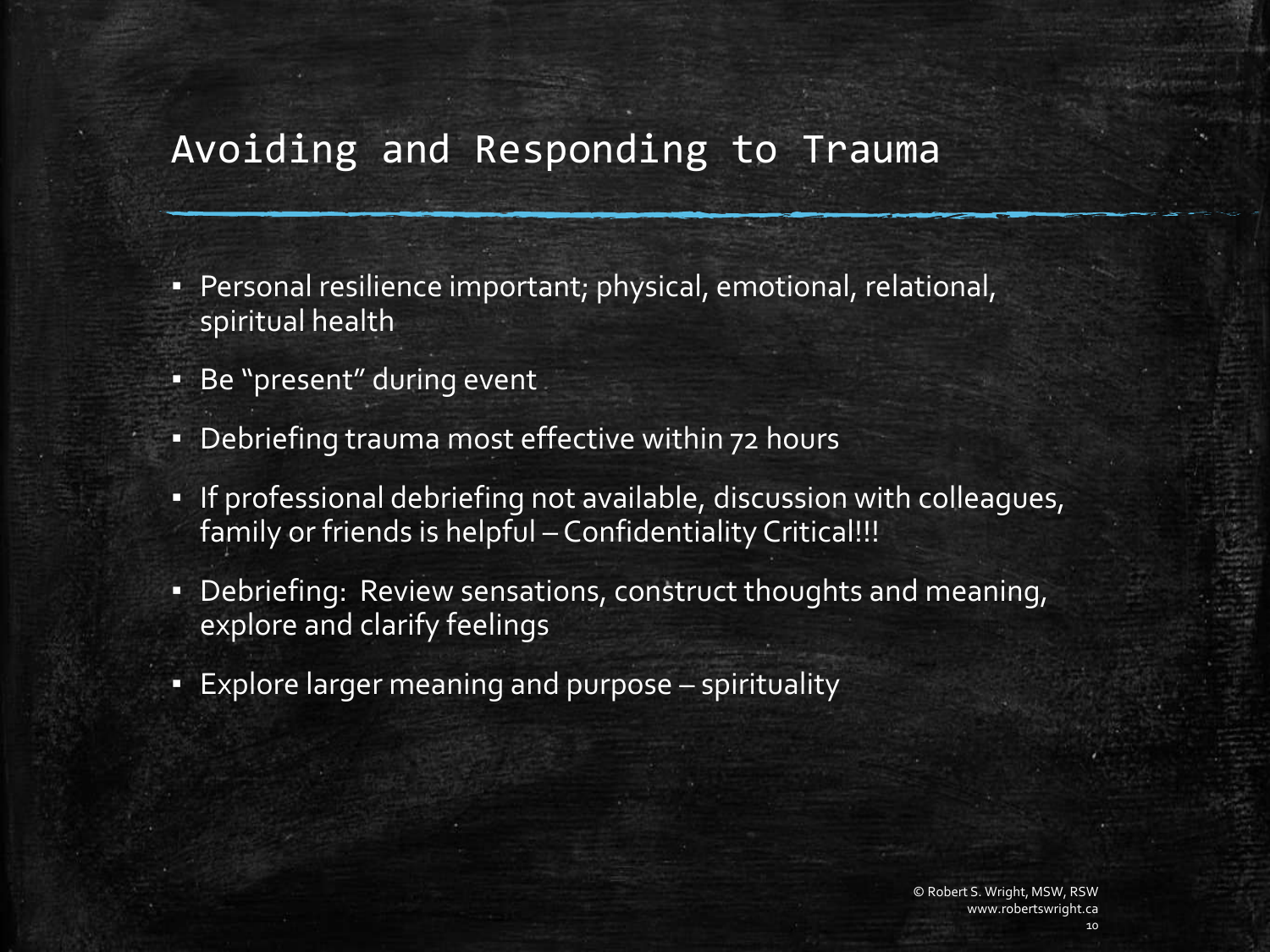### Traumatic Event Debriefing

- Fact Phase: focus on the details
- Feelings Phase: focus on the physiological and emotional feelings
- Thoughts Phase: what or who did you think about as the event occurred
- Reaction Phase: what thoughts, feelings, images linger?
- Symptom Phase: what physiological and emotional symptoms are present
- Teaching Phase: educate about healing stages, reorganization as a lifetime process, stress management . . .
- Re-entry Phase: end session on mundane, routine activities, chatting about weather over coffee, "one thing you look forward to this week"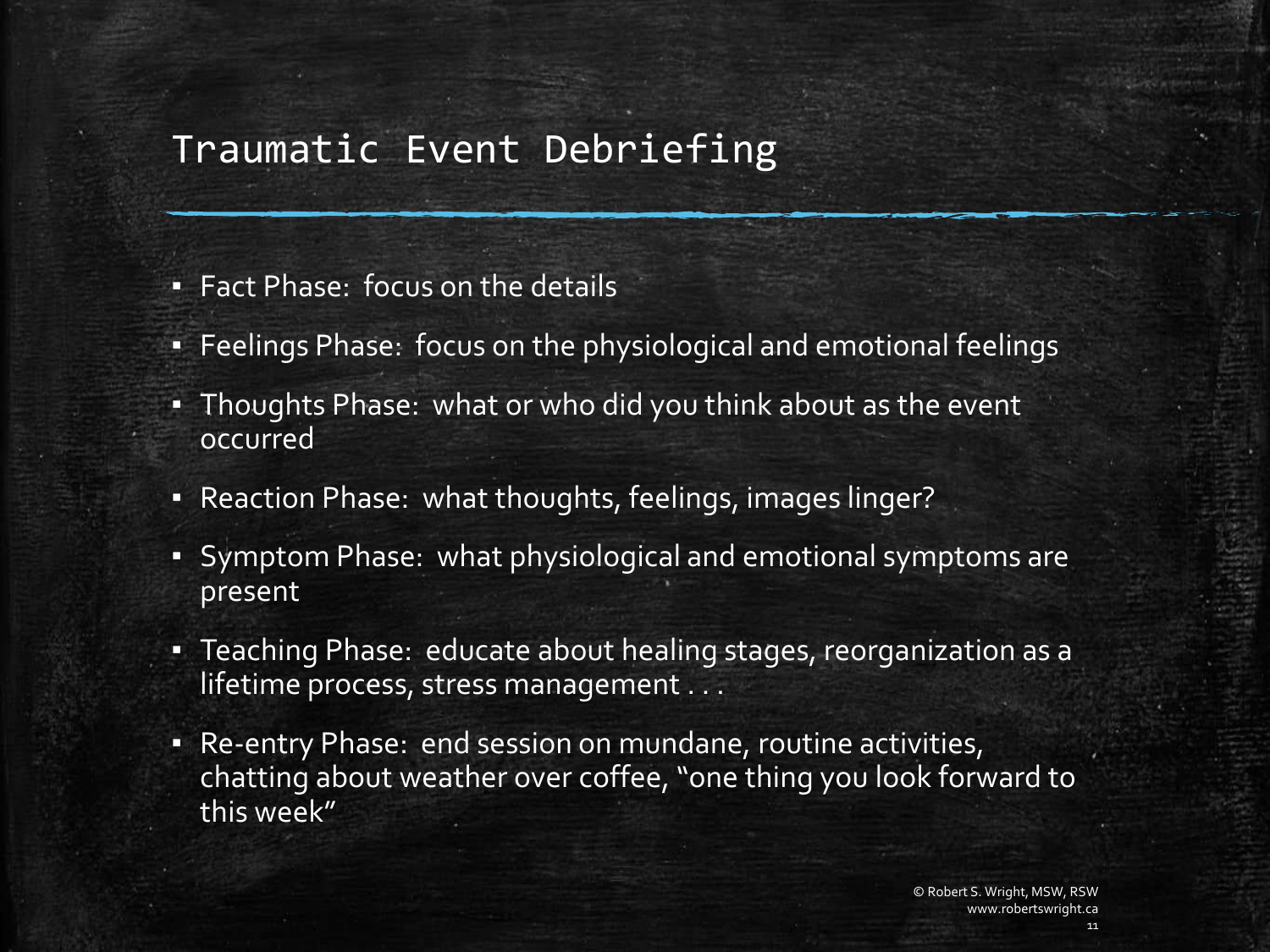